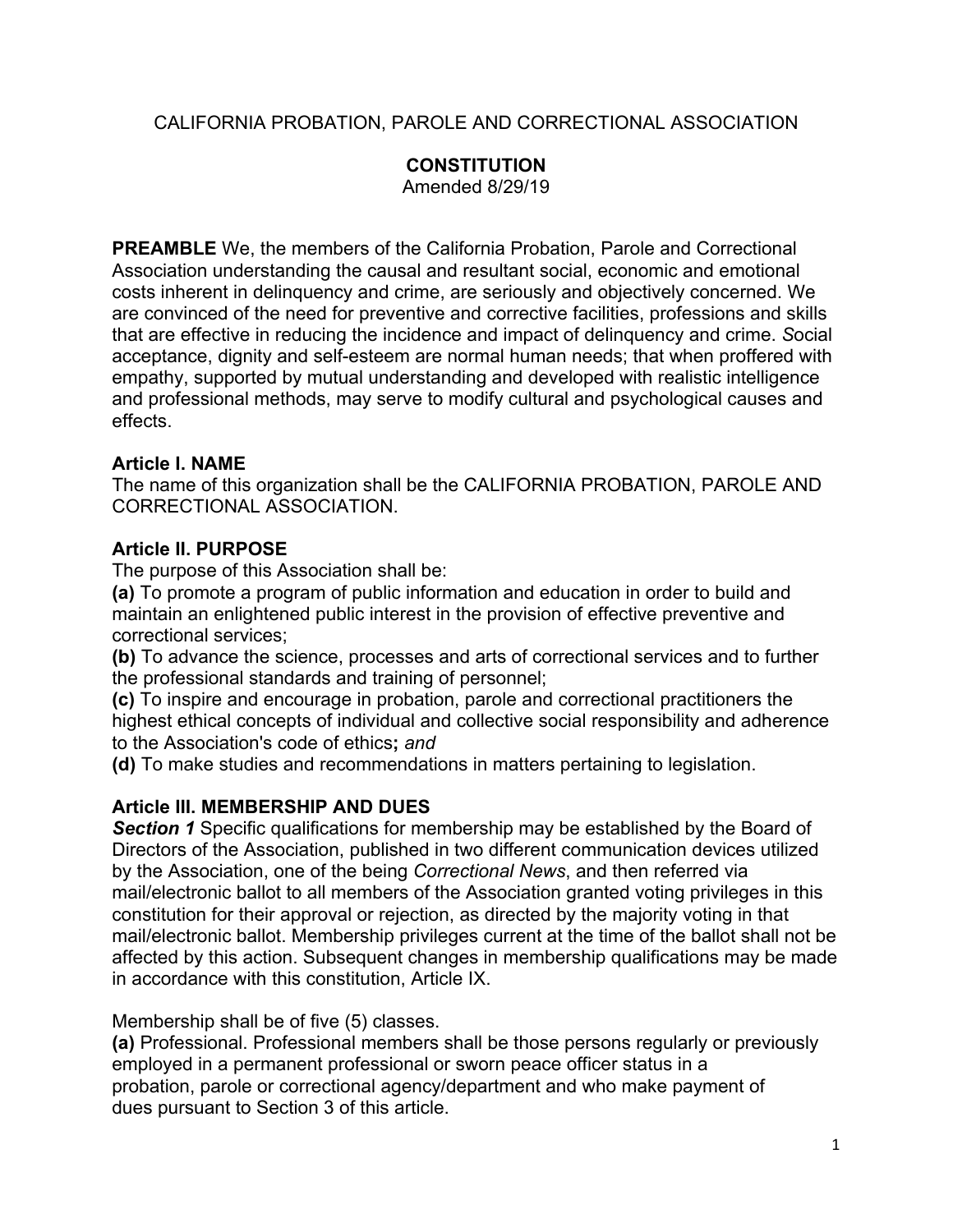**(b)** Honorary Life. Honorary life membership may be bestowed by a majority vote of the Board of Directors upon any Association member as a special recognition for an outstanding contribution to the field of corrections or for special or long-term meritorious service to the Association. All Association Presidents shall be designated as honorary life members at the conclusion of their term of office. **(c)** Paid Life. Paid Life members shall be those professional members who pay a one time fee of ten (10) times the annual dues rate.

**(d)** Associate. Associate members shall be those persons who serve on advisory boards and/or commissions; probation, parole or correctional agency/department support staff, students; volunteers; and private citizens.

**(e)** Patron. Patron members shall be corporate or individual commercial sponsors. **(f)** JJ/DP Commission Membership: A juvenile justice, delinquency prevention, or joint juvenile justice/delinquency prevention commission which seeks a group membership. Professional, Paid Life and Honorary Life members in good standing shall be voting members of this Association.

**Section 2** A member may be dropped from membership in the Association for conduct which is incompatible with the purposes of the Association. Any member dropped from membership in the Association for incompatible conduct may appeal their membership status to the Board of Directors. Any person dropped from the membership of the Association by action of the Board of Directors may be reinstated by action of the Board of Directors.

**Section 3** The dues required for membership shall be proposed by the Board of Directors and submitted to the membership delegates at a business meeting for approval by a majority of the votes cast.

## **Article IV. GOVERNMENT**

**Section 1** This Association shall be governed by the following bodies:

- **(a)** The membership of the Association
- **(b)** The Board of Directors
- **(c)** The Executive Committee

**Section 2** All the legislative, executive, administrative and judicial powers of the Association shall be vested in the membership of the Association when in session except as otherwise provided in this constitution.

**(a)** The State shall be divided up into a minimum of four regions. The counties making up a region will be set out in the Bylaws of this Association. Each region shall elect a Regional Vice President.

**(b)** Members in a region may form chapters to further the objectives of this Association. No county shall contain more than one chapter. No member shall possess voting privileges for more than one chapter, although members may participate in chapter activities for more than one chapter/region as appropriate Chapters will elect Delegate(s) to represent them. Delegates shall serve from January 1 to December 31 **(1)** The number of delegates allotted to each chapter shall be based on the official voting membership at the close of business on June 1, according to the following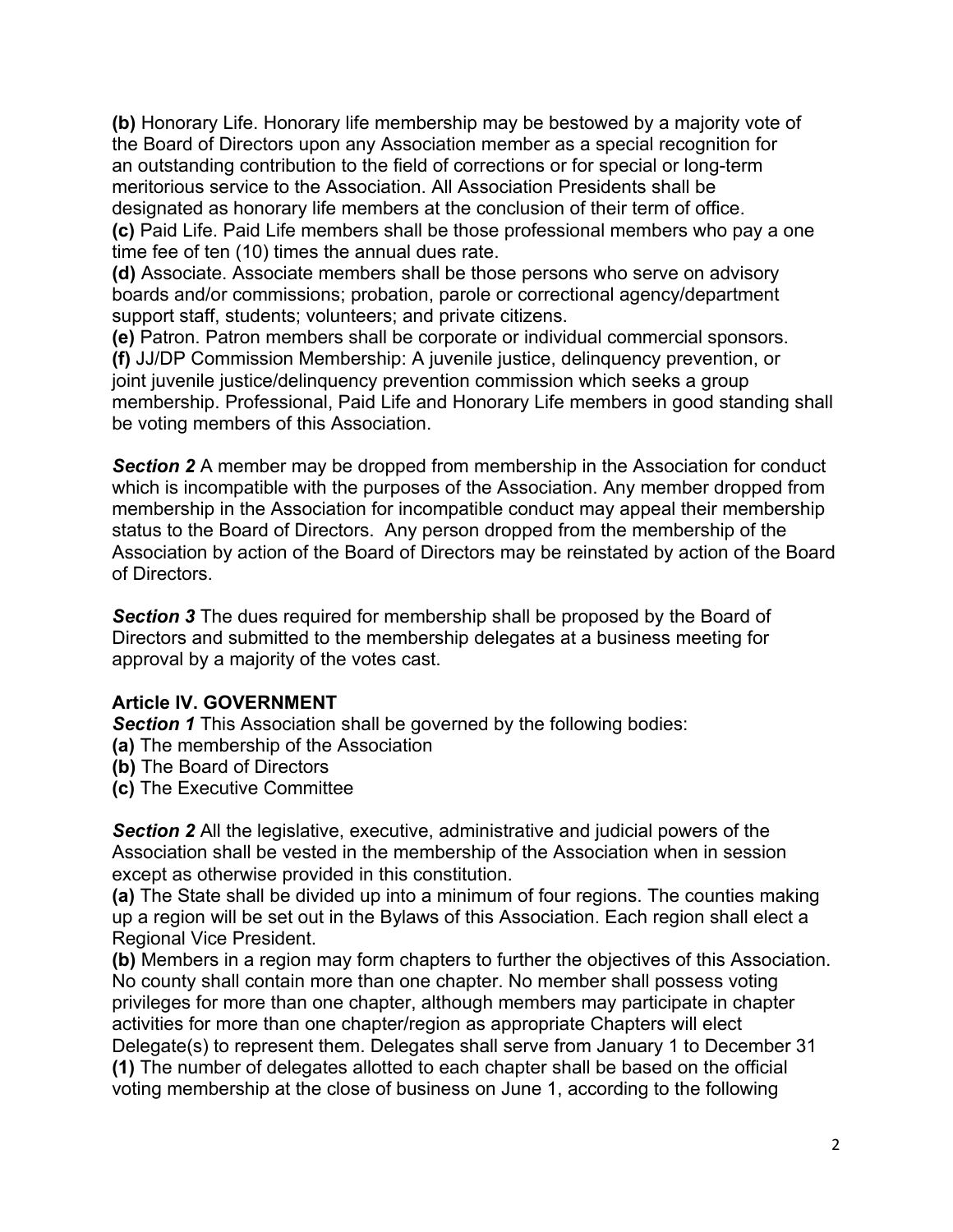schedule:

ONE DELEGATE for each chapter of less than fifty (50) members. ONE ADDITIONAL DELEGATE for chapters of fifty (50) to ninety-nine (99) members.

ONE ADDITIONAL DELEGATE for each additional fifty (50) members up to four hundred (400).

ONE ADDITIONAL DELEGATE for each one hundred (100) members over four hundred (400).

**(2)** The chapter membership, at its discretion, may bind its delegates to its instruction, as a group of delegates or as individual delegates, or it may free its delegates to vote according to their best judgment at the first or subsequent ballots, either as a body or as individual delegates.

**(c)** Following the Annual Business Meeting, the membership delegates shall elect a Delegate Vice-Chair. The Delegate Vice-Chair shall be elected from the northern and the southern areas of the state in alternating terms. The duties of the Vice Chair shall include coordination of delegate activities and communications as directed by the chair; s/he shall assume the duties of the chair whenever the chair is unable to perform elective duties and shall assume the position of State Chair of the Delegates in the fiscal year following completion of his/her term as Delegate Vice-Chair. The Delegate Chair and Vice Chair are both 2 year terms of office.

**Section 3** The Board of Directors shall consist of the President, First Vice President, Second Vice President, Vice President(s) Northern Region, Vice President(s) North Coastal Region, Vice President(s) Central Valley Region, Vice President(s) Southern Region, Vice President(s) DAPO Northern, Vice President(s) DAPO Southern, Vice President(s) DAI Northern, Vice President(s) DAI Southern, the State Chair of the Delegates, the Immediate Past President, Treasurer, a Sergeant at Arms, a representative of the Board of State and Community Corrections a representative of the Department of Juvenile Justice, a representative of CDCR Division of Adult Parole Operations, a representative of the Chief Probation Officers of California, a representative of the California Association of Probation Institution Administrators, California Association of Probation Services Administrators, the Chair of the Legislative Committee, the Chair of the Planning and Scope Committee, the Chair of the Public Information Committee, the Chair of the Membership Committee and the Chair of the Juvenile Justice/ Delinquency Prevention Committee. The Chief Probation Officers of California, the California Association of Probation Institution Administrators and Juvenile Justice and Delinquency Prevention Commissions shall each annually appoint a representative who must be a voting member in good standing of the Association.

The Board of Directors shall be responsible for carrying out the purposes and objectives of the Association. Voting members of the Board of Directors shall be those members who comprise the Executive Committee (Article IV, Section 4). The remaining members of the board shall serve as nonvoting members whose principal responsibility is advisory, to serve on task forces, to make recommendations and to submit reports on the business/programs of the Association.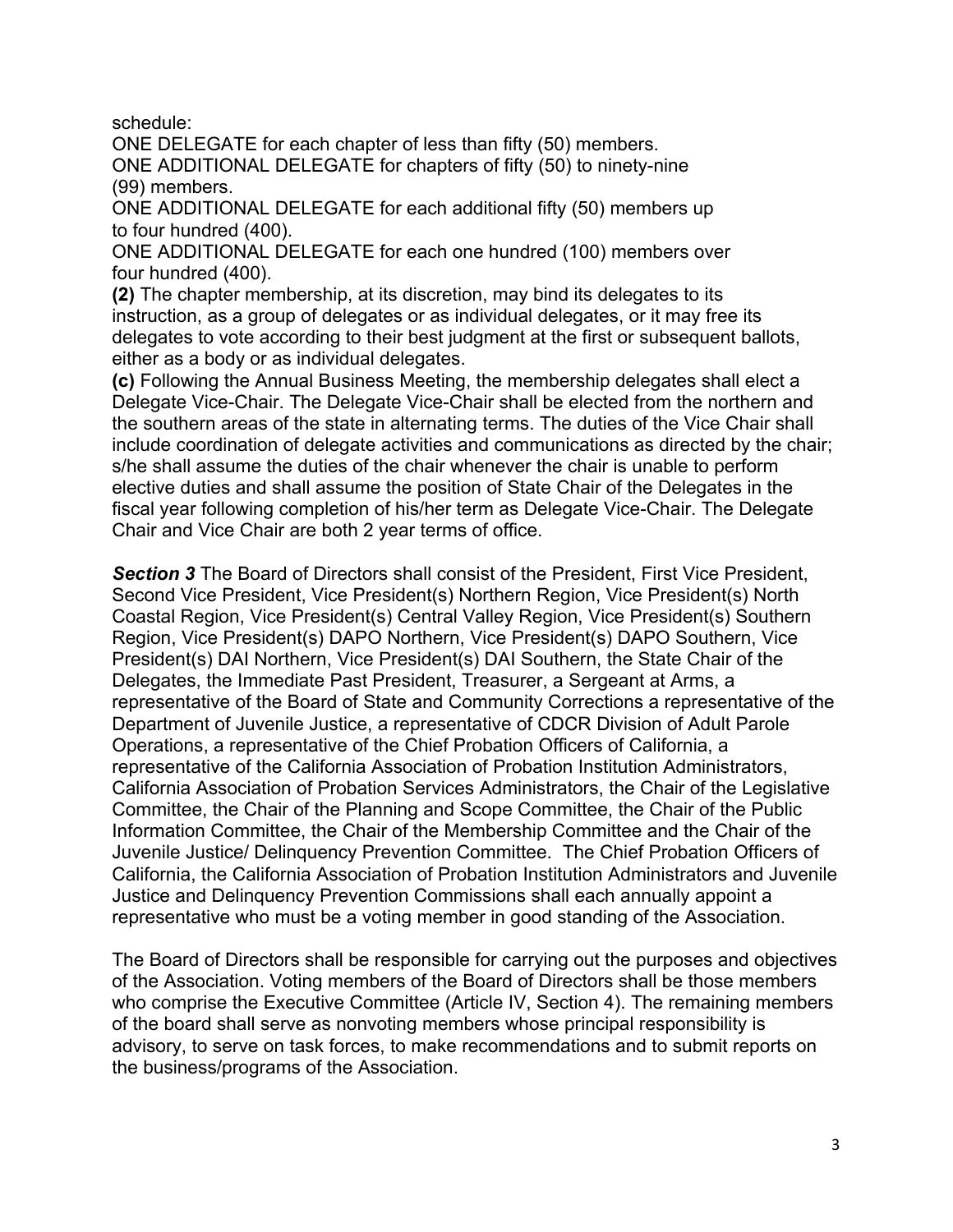When the Association membership is not in session, all powers of the Association shall pass to and be vested in the Board of Directors except as otherwise provided in this constitution. There shall be a meeting of the Board of Directors at the adjournment of the Annual Business Meeting.

Other meetings of the Board of Directors may be called by the President or upon written request made to the President by at least five members of the board. No action shall be taken by the Board of Directors of this Association unless a quorum of said Board of Directors has voted thereon.

The Board of Directors shall adopt a policy for payment of necessary expenses of Association members in the transaction of Association business.

*Section 4* Executive Committee: the Executive Committee shall consist of the President, First Vice President, Second Vice President, Treasurer, Vice President(s) Northern Region, DAPO Northern, DAI Northern, Vice President(s) North Coastal Region, Vice President(s) Central Valley Region, Vice President(s) Southern Region, DAPO Southern, DAI Southern, the State Chair of the Delegates and the Immediate Past President. The Executive Committee shall be empowered to administer the executive and administrative duties of the Board of Directors. It shall be bound by and shall carry out the principles and policies established by said board. The President or a member of the Executive Committee in the absence of the President shall report at each meeting of the Board of Directors on actions taken by the Executive Committee and not previously reported to the board.

A quorum of the Executive Committee shall consist of nine (9) members of the committee unless there are vacant positions. If there are vacant positions, a quorum will consist of 2/3 of the board positions actively held.

**Section 5** Proxy: any voting member of the Board of Directors may select any voting member of the Association as his/her proxy to attend and vote at a meeting of the board or may request the presiding officer to appoint a proxy to act for him/her. No member of the Board or proxy shall have more than one vote.

**Section 6** Executive Director/Management Firm: The Executive Director, or management professionals may employ such additional office staff as may be necessary with the approval of the Board of Directors, within contractual allowances. The Board of Directors shall specify conditions of contract services for the Executive Director and/or the Association Management firm. The Executive Director shall be hired by majority vote of the Board of Directors and may be modified or terminated for reasonable cause by such majority vote.

#### **Article V. OFFICERS**

**Section 1** The officers of this Association shall be the President, First Vice President, Second Vice President, Vice President Northern Region, Vice President DAPO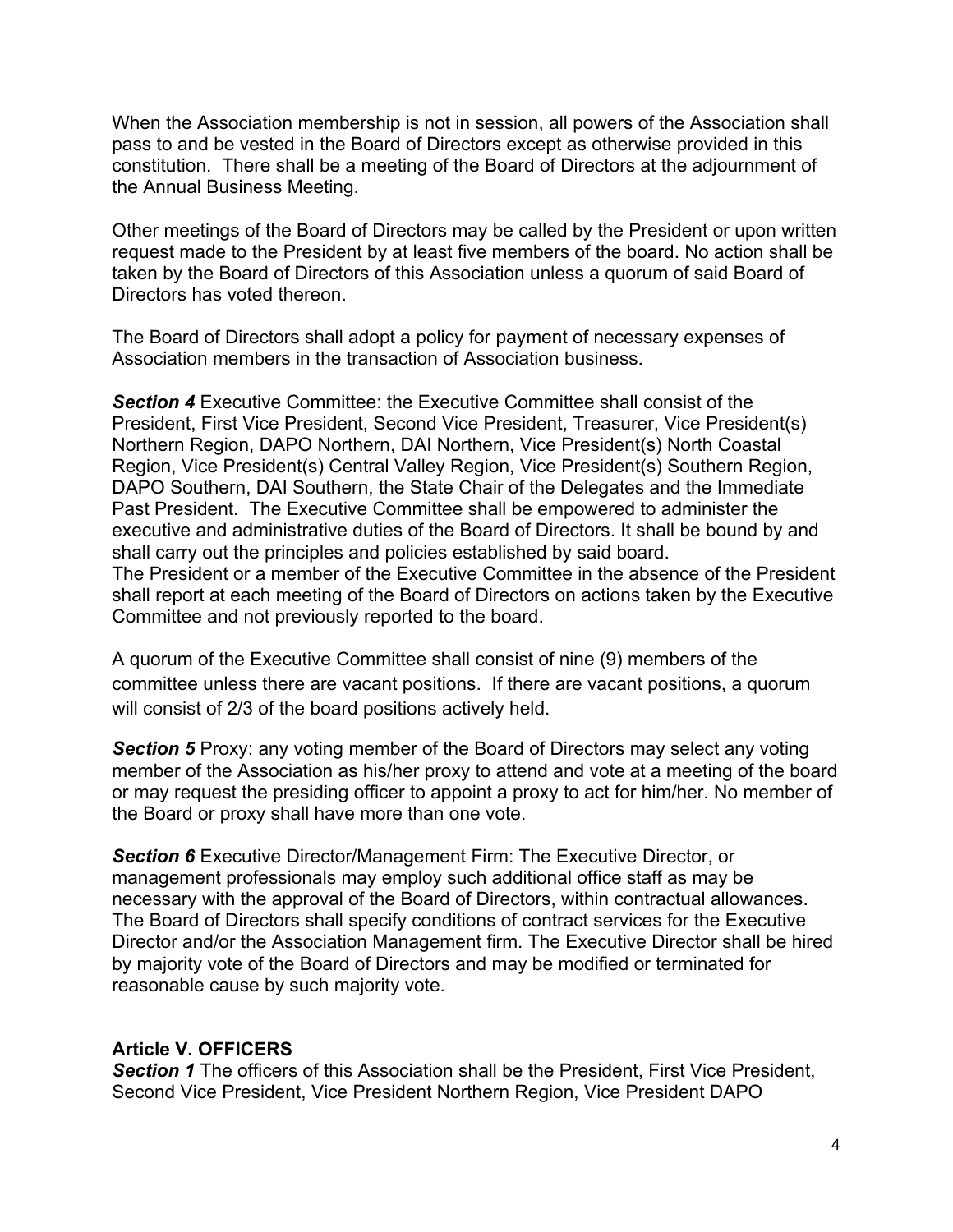Northern, Vice President DAI Northern, Vice President North Coastal Region, Vice President Central Valley Region, Vice President(s) Southern Region, Vice President DAPO Southern, Vice President DAI Southern, State Chair of the Delegates, Immediate Past President, and Treasurer. All officers shall be voting members in good standing when elected and throughout their terms in office.

**Section 2** President -- Duties: the President shall call and preside over all meetings of the Board of Directors and Executive Committee. S/he shall, with the advice and consent of the Board of Directors, appoint a chair over each committee and shall fill any vacancies occurring during the term of office of the Chairs of such committees. S/he shall be a member ex-officio of all committees with the exception of the Nominations and Election Committee.

**Section 3** First Vice President - Duties: the First Vice President shall, when directed by the President or in the absence of the President, preside at meetings of the Association, the Board of Directors and the Executive Committee. S/he shall, when requested by the President or when the President is unable to perform his/her duties, perform the duties of the President. S/he shall approve all projects and committees of the regions and chapters requiring such approval as set forth in the constitution. S/he shall make him/herself available as consultant to the regions and chapters and act as liaison between the regions and Board of Directors. S/he shall preside over business meetings of the membership delegates as provided for in this constitution.

**Section 4** Second Vice President -- Duties: the Second Vice President shall, when directed by the President or in the absence of the President and First Vice President, preside at meetings of the Association, the Board of Directors and the Executive Committee. S/he shall, when requested by the President or First Vice President or when the President or First Vice President are unable to perform their duties, perform the duties of President or First Vice President and such other duties as designated by the President. The Second Vice President shall, in addition to his/her other duties, be the liaison for the Association's Patron Members.

*Section 5* Regional Vice Presidents - Duties: the Regional Vice President(s) shall be the administrative officer(s) of the region. At the beginning of each calendar year, the Regional Vice President(s) shall establish communication within ninety (90) days with the chapter chairs in the region and quarterly thereafter. The first meeting is for the purpose of delineating the duties and responsibilities of the chair. The Vice President shall propose viable regional programs and goals for the chapters in the ensuing year. The incoming Regional Vice Presidents shall meet with each other and the appropriate State Vice President at the Annual Conference orientation. S/he shall report at the Board of Directors and Executive Committee meetings. The Regional Vice President(s) shall not succeed him/herself more than once, except upon approval from the Executive Committee.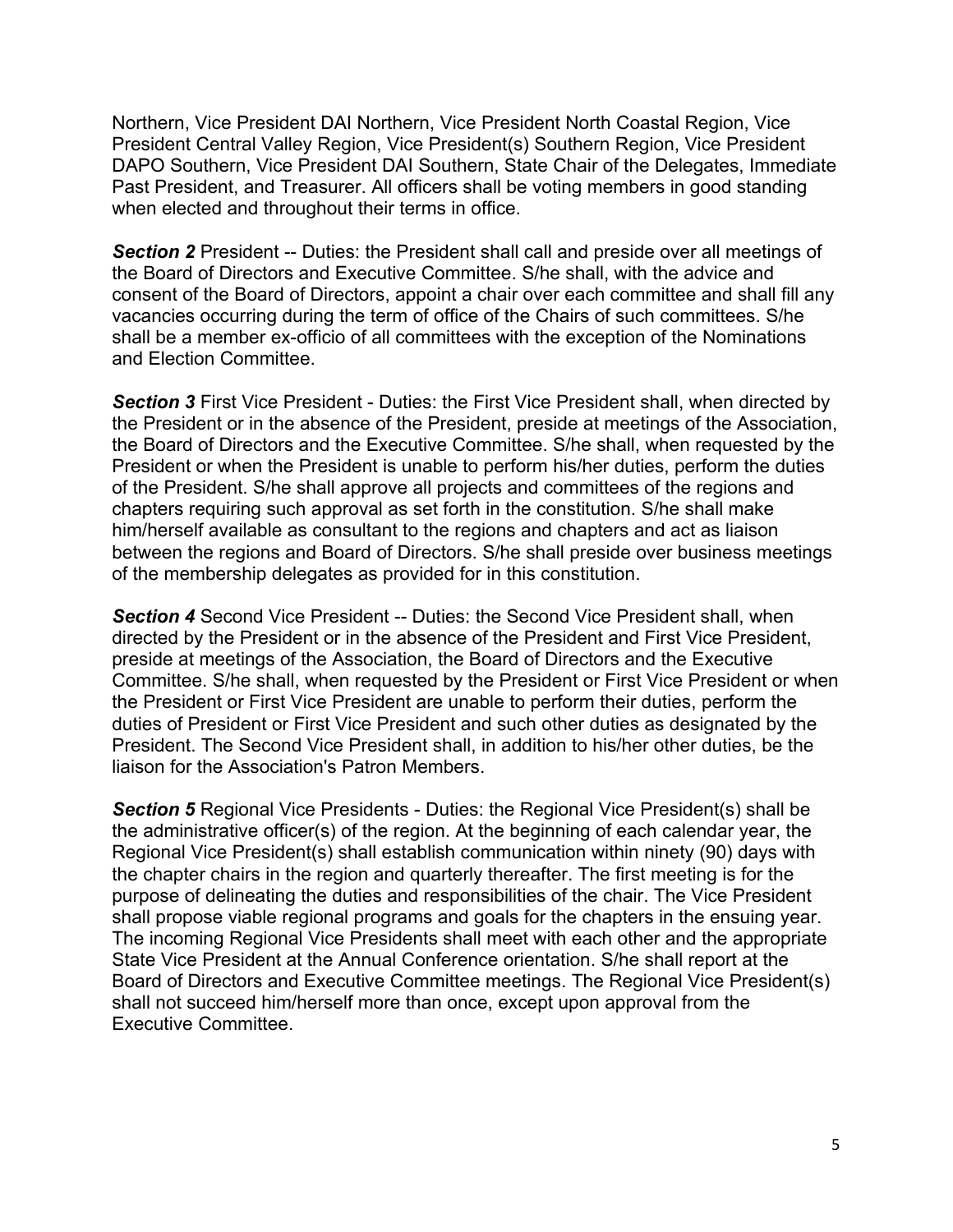**Section 6** Chair of the Delegates -- Duties: the Chair of the Delegates shall be the administrative officer of the delegate body, shall preside over meetings of the delegates, foster communication among and between delegates, represent the delegates on the Board of Directors, maintain a delegate body column in *Correctional News ezine*, and serve on the annual conference committee.

**Section 7** Immediate Past President -- Duties: the Immediate Past President shall function as a resource to the President, First Vice President, Second Vice President and other board members as requested and needed. The Immediate Past President shall, in addition to his/her other duties, serve as the Association's liaison with other local Correctional Associations and with other associations as funding may permit.

**Section 8** Treasurer – Duties: The Treasurer shall provide fiscal oversight of all matters relating to the Association's budget, income and expenditures; work directly with the Executive Director to provide a quarterly report to presented at each meeting of the Board of the Directors and Annual Business describing assets and liabilities, and; shall provide an annual forecast of the Association's fiscal condition.

**Section 9** The Board of Directors may require any officer of this Association to perform additional duties and functions. Each officer shall at the expiration or termination of his/her term of office deliver to his/her successor in office all Association records and properties in his/her possession.

**Section 10** Any elected officer of the Association may be removed from office for cause by the Board of Directors. The Board of Directors shall present to an officer under consideration for removal a written statement of the alleged reasons for removal. S/he shall be allowed thirty (30) days to request a hearing. The officer charged may respond personally and/or in writing to any allegation and said response shall be considered by the Board of Directors before action is taken. All decisions by the *B*oard shall be final.

**Section 11** Membership Delegates -- Duties: to attend the Annual Business Meeting (and other business meetings of the Association membership as shall be called); to represent the members of the chapter by whom elected; and to propose motions, discuss motions proposed and vote as membership representatives.

#### **Article VI. TERM OF OFFICE**

**Section 1** Calendar Year: The calendar fiscal year of this Association shall be from January 1 through December 31

**Section 2** The terms of office of the President, First Vice President, Second Vice President, Treasurer and the membership delegates shall be for the calendar year following their election. The terms of office for the regional vice presidents and Treasurer shall be for two (2) fiscal years following their election. Elections for Regional Vice Presidents shall be staggered as determined by the Board of Directors so that two regions elect vice presidents each year. Regions having more than one vice president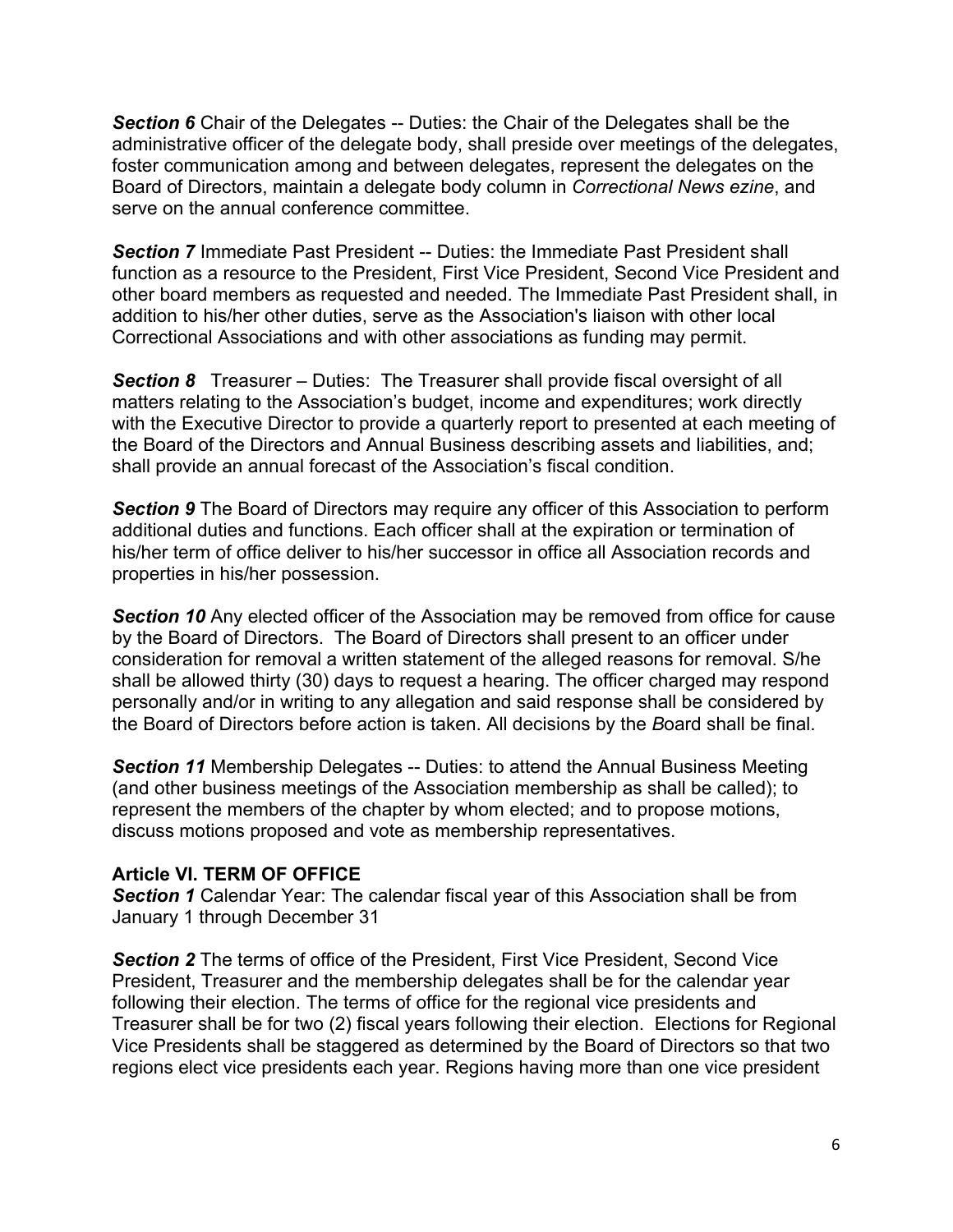shall stagger their elections as determined by the Board of Directors.

*Section 3* The term of office for all other members of the Board of Directors shall be for the calendar year following their election or appointment except the Chair of the Legislative Committee, and the State Chair of the Delegates, who may serve for two (2) years.

## **Article VII. NOMINATIONS AND ELECTION**

**Section 1** The following persons may be nominated for the office of President, First Vice President, Second Vice President, Treasurer of the Association and Regional Vice Presidents.

**(a)** Any Professional member in good standing who is currently employed in a corrections capacity.

**(b)** Any member in good standing who previously held a professional membership and is employed, or has retired from corrections capacity.

Nominations for each of said offices shall be by petition submitted in writing and shall be accompanied by a signed statement of the nominee confirming his/her willingness to accept such nomination. Call for nominations shall be made in January, and will be accepted through March 15 for publication and vote in the spring publication of *Correctional News ezine.* 

**Section 2** The Nominations and Election Committee may nominate additional persons for each office and shall nominate one or more persons for each office for which no person has been nominated by petition. The delegates may also bring forward candidate(s) at the annual delegate meeting held in conjunction with the annual training conference.

**Section 3** The Association shall publish two news articles containing election ballots and information on the election process, candidates and their professional affiliation via electronic ballot. .

**Section 4** An emailed ballot, including the names of all persons nominated by petition or by the Nominations and Election Committee, will be sent to voting members of the Association whose email address appears in the Association membership records and whose dues are paid as of March 15 of the year. With each ballot will be enclosed a brief statement from each candidate, if available. Ballots shall be accompanied by voting instructions. Voting members of the Association shall mark their ballots and submit them via electronic ballot for the Executive Director to collect. The Executive Director shall deliver all ballots to the Nominations and Election Committee or Association staff as required and appropriate.

**Section 5** The Nominations and Election Committee shall tabulate the ballots, and shall report the results of the ballot tabulation to the Executive Director and to the President of the Association within ten (10) days. The candidate for each office receiving the greatest number of votes cast shall be elected. If the position of Nominations and Elections Chair is vacant, the Executive Director may tabulate the ballots and report the results to the President of the Association within ten (10) days.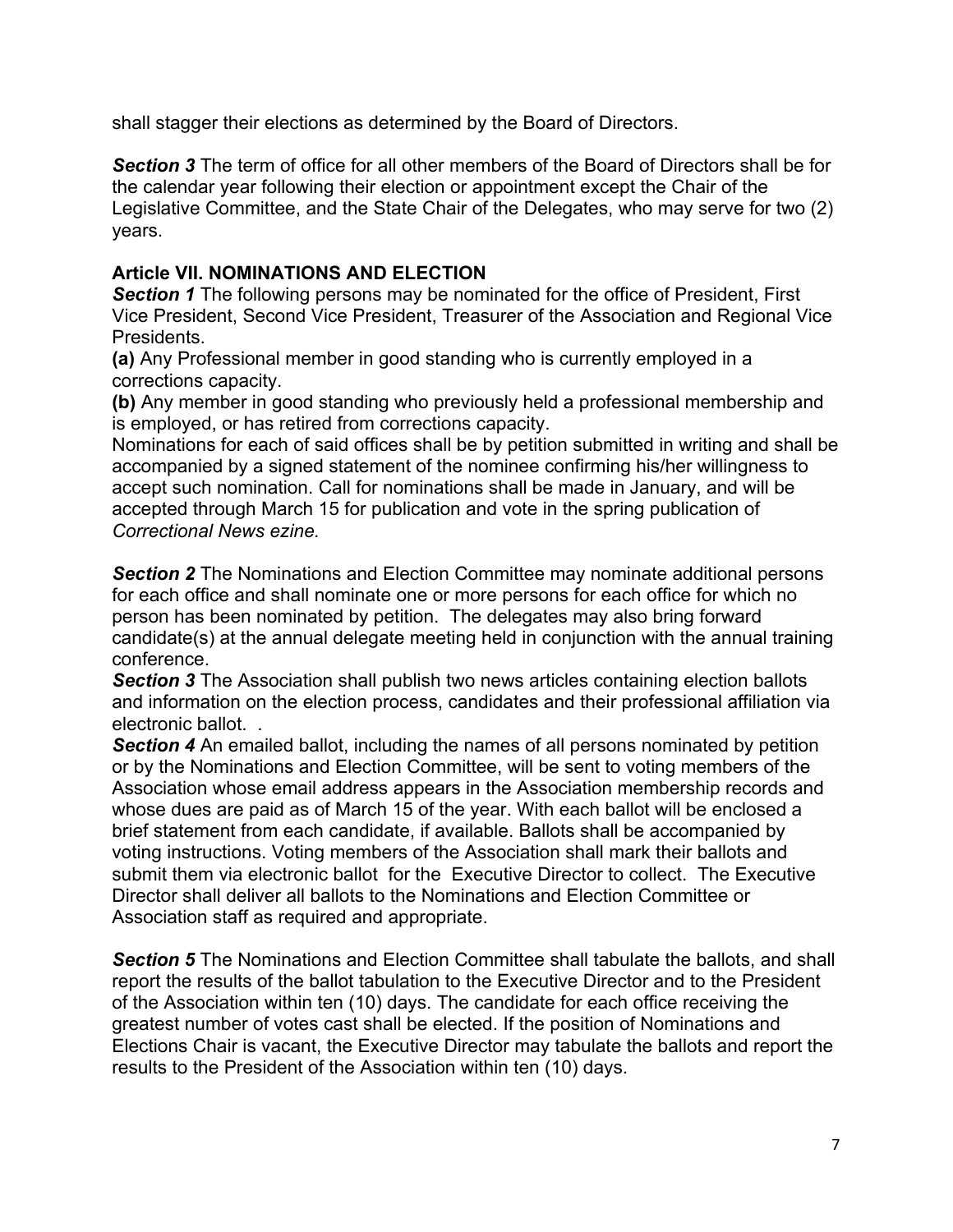**Section 6** The Regional Vice Presidents shall seek their successors. If they are unable to find a successor, they may put their position on the ballot for nomination and vote. The nominations shall be conducted in a manner similar to that provided for state officers and the election shall be in conjunction with the election of state officers. The names of those nominated shall appear on the annual ballot to be voted on by the eligible voters in that region.

#### **Section 7** Delegate and Chapter Officers:

**(a)** Any voting member of the Association may be nominated to represent the members of his/her chapter as a membership delegate provided s/he does not serve concurrently as a delegate and a member of the Executive Committee.

**(b)** The method of nomination and election shall be in accordance with chapter bylaws governing the election of chapter officers. Immediately upon completion of elections, the chapter secretary shall notify the Executive Director of the names of the elected membership delegates.

#### **Article VIII. ANNUAL BUSINESS MEETING**

**Section 1** There shall be an Annual Business Meeting of the Association each calendar year. The First Vice President shall preside. Two-thirds of the total number of the elected delegates for the current fiscal year shall constitute a quorum. Other general membership business meetings may be called by a majority vote of the Board of Directors.

**Section 2** The time and place of the Annual Business Meeting shall be selected by the Board of Directors and shall be set in conjunction with the Annual Conference. At the Annual Business Meeting the officers, committee chairs and such others as may be directed by the President shall report to the membership. A summary of these reports shall be published in the next regular issue of the Association's news ezine. Notice of the Annual Business Meeting shall be made to the general membership at least thirty (30) days before the meeting.

*Section 3* Attendance at the Annual Business Meeting shall include the number of elected membership delegates for the current fiscal year. Delegates will be seated separately from other members for the purpose of voting. Only delegates may propose and second motions from the floor. The Annual Business Meeting shall be open to all members in good standing.

*Section 4* A majority vote shall be required to pass any motion presented at the meeting. A concurring majority vote of the Executive Committee of the Board of Directors shall be required for the Association to be bound by the motion passed by the membership delegates.

**Section 5** If by a majority vote, the Executive Committee rejects a motion passed by the membership delegates, a two-thirds vote at a combined meeting of the Executive Committee and the membership delegates shall be required to pass the motion or a